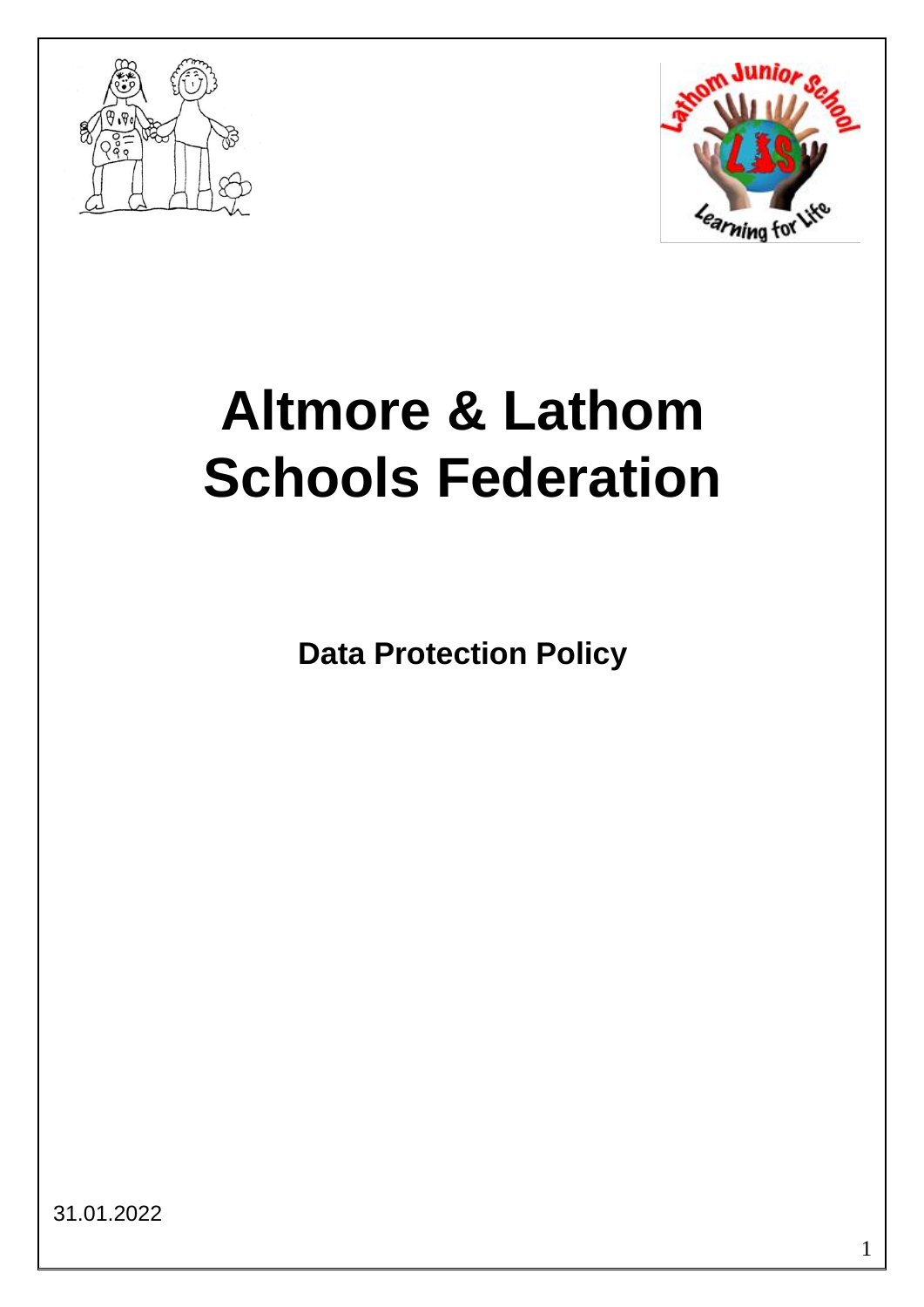# **Contents**

| 1.0 Overview                        | 3 |
|-------------------------------------|---|
| 2.0 Scope and Applicability         | 3 |
| 3.0 General Policy                  | 3 |
| 3.1 Objectives                      | 3 |
| 3.2 ICO Registration                | 3 |
| 3.3 Introduction to the UK GDPR     | 3 |
| 3.4 Data Protection Principles      | 3 |
| 3.5 External Data Transfers         | 5 |
| 3.6 Safeguards                      | 5 |
| 3.7 Data subjects' rights           | 5 |
| 3.8 Complaints                      | 5 |
| 3.9 Consent                         | 6 |
| 3.10 Security of data               | 6 |
| 3.11 Rights of access to data       | 7 |
| 3.12 Retention and disposal of data | 7 |
| 3.13 Security Incidents             | 7 |
| 4.0 Roles and Responsibilities      | 7 |
| 5.0 Compliance                      | 8 |
| 6.0 Risk Management                 | 8 |
| 7.0 References                      | 8 |
| 8.0 Definitions                     | 8 |
| 9.0 Review                          | 9 |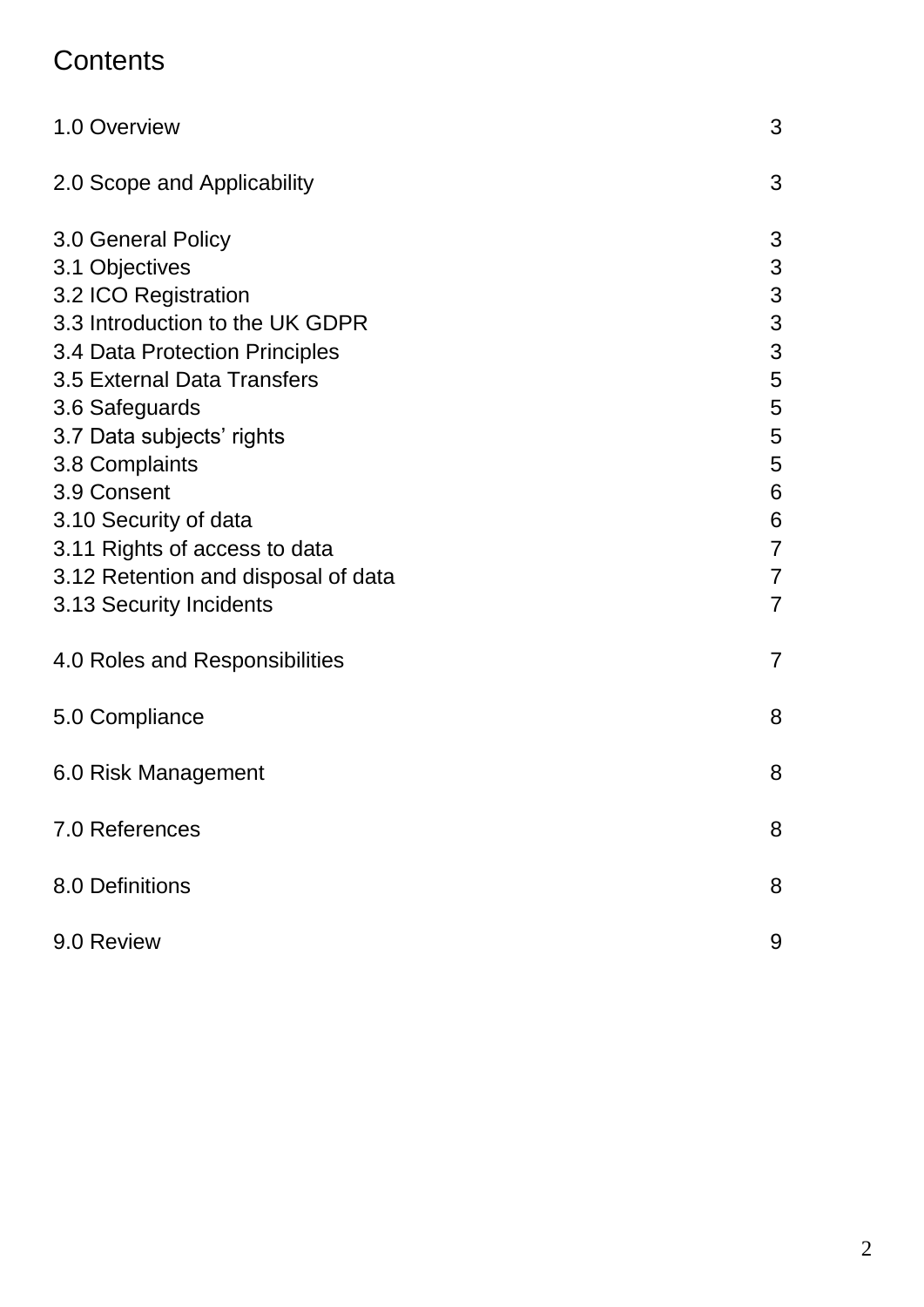# **1.0 Overview**

The purpose of this policy is to ensure that the school is committed to compliance with all relevant data protection laws in respect of personal data and to protecting the "rights and freedoms" of individuals whose information is collected. To that end, the school has developed, implemented, maintains and continuously improves data protection policies and procedures.

# **2.0 Scope and Applicability**

The school is a data controller and a data processor under the UK General Data Protection Regulation (UK GDPR).

This policy applies to all school staff including temporary staff and contractors. Compliance with data protection legislation is the responsibility of all members of the school who process personal information. Therefore, this procedure applies to all personal data processed by the school.

# **3.0 General Policy**

# **3.1 Objectives**

The school is committed to complying with data protection legislation and good practice including:

- Processing personal information only where this is strictly necessary for legitimate purposes
- Collecting only the minimum personal information required for these purposes and not processing excessive personal information
- Providing clear information to individuals about how their personal information will be used and by whom
- Only processing relevant and adequate personal information
- Processing personal information fairly and lawfully
- Maintaining an inventory of the categories of personal information processed by the school
- Keeping personal information accurate and, where necessary, up to date
- Retaining personal information only for as long as is necessary for legal or regulatory reasons or, for legitimate purposes
- Respecting individuals' rights in relation to their personal information, including their right of subject access
- Keeping all personal information secure
- Only transferring personal information outside the United Kingdom in circumstances where it can be adequately protected
- The application of the various exemptions allowable by data protection legislation

## **3.2 ICO Registration**

- The school has notified the Information Commissioner's Office (ICO) that it is a data controller and that it processes certain information about data subjects. The school has identified all the personal data that it processes and this is contained in the Information Asset Register (IAR)
- A copy of the ICO Registration is retained by the Executive Headteacher and is available to view on the ICO website
- The ICO registration is renewed annually
- The school's nominated person is responsible, each year, for reviewing the details of registration, in the light of any changes to the School's size or structure

## **3.3 Introduction to the UK GDPR**

The Data Protection Act 2018 is a United Kingdom Act of Parliament which updates data protection laws in the UK and supersedes the Data Protection Act 1998. It is a national law which sits alongside the UK GDPR which from 1st January 2021 replaces the European Union's General Data Protection Regulation due to the UK's exit from the European Union.

The purpose of the UK GDPR is to protect the "rights and freedoms" of living individuals, to ensure that personal data is not processed without their knowledge and that it is processed lawfully.

The UK regulator for Data Privacy is the ICO and provides a 'Guide to the UK GDPR' which is used by the school's Data Protection Officer to understand the detail of the regulation.

## **3.4 Data Protection Principles**

All processing of personal data must be done in accordance with the following data protection principles of the UK GDPR. The school's policies and procedures are designed to ensure compliance with them.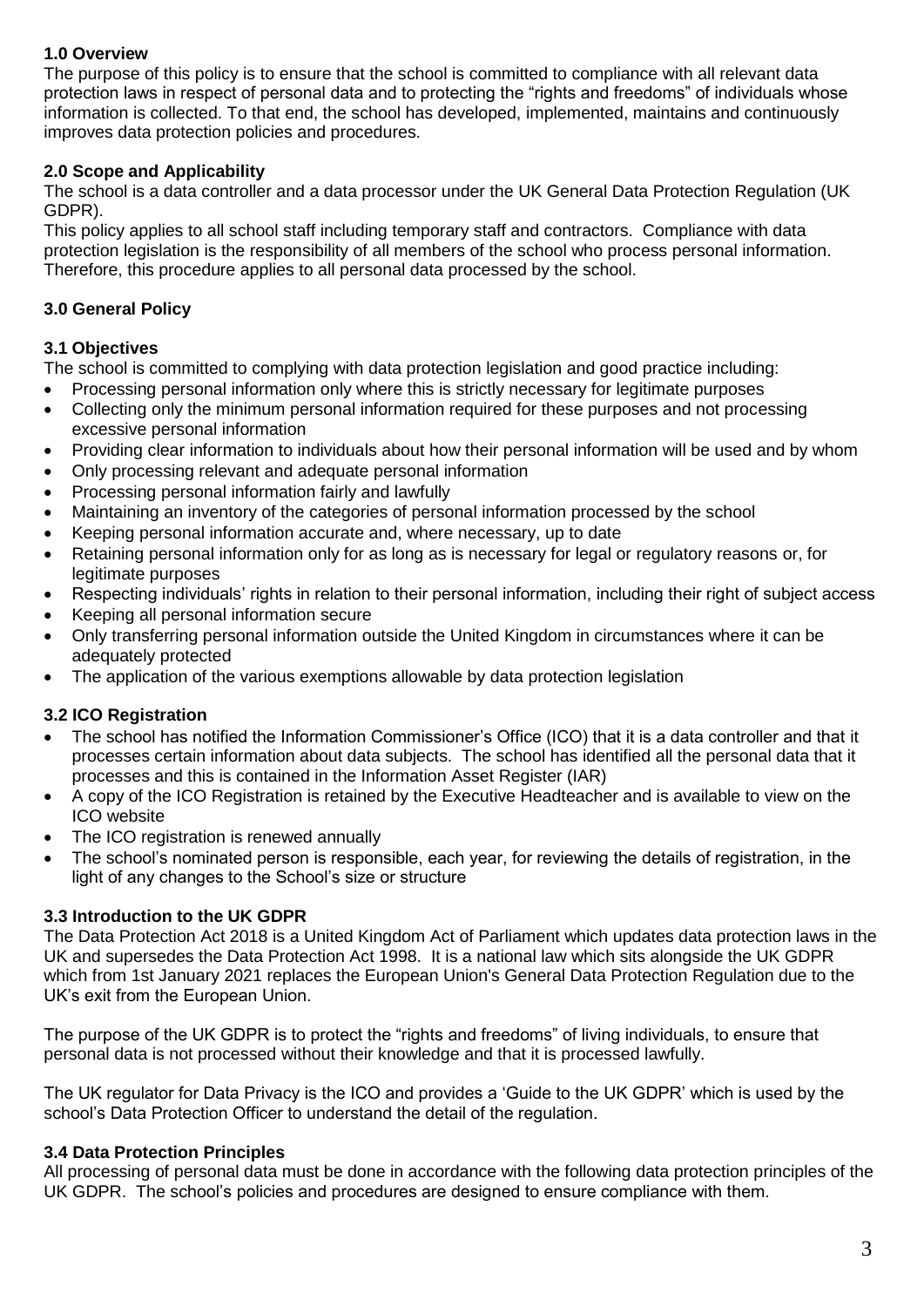# **Personal data must be processed lawfully, fairly and transparently:**

The UK GDPR stipulates the requirement for transparency whereby the controller has transparent and easily accessible policies relating to the processing of personal data and the exercise of individuals' "rights and freedoms". Information must be communicated to the data subject in an intelligible form using clear and plain language commonly in the form of a privacy notice.

The specific information that must be provided to the data subject must as a minimum include:

- The contact details of the School
- The contact details of the DPO
- The purposes of the processing for which the personal data are intended as well as the legal basis for the processing
- Who the personal data will be shared with
- The period for which the personal data will be stored
- The existence of the data subject rights
- The categories of personal data concerned
- Is the data transferred out of the UK
- Any further information necessary to guarantee fair processing

#### **Personal data can only be collected for specified, explicit and legitimate purposes;**

 Data obtained for specified purposes must not be used for a purpose that differs from those documented in the Information Asset Register (IAR) and stipulated in the Privacy Notice.

#### **Personal data must be adequate, relevant and limited to what is necessary for processing:**

- The school is responsible for ensuring that information, which is not strictly necessary for the purpose for which it is obtained, is not collected.
- All data collection forms (electronic or paper-based), including data collection requirements in new information systems, must be approved by the School.
- The school will review data collection methods on a regular basis to ensure that collected data continues to be adequate, relevant and not excessive.
- If data is given or obtained that is excessive or not specifically required by the school's documented procedures, the school's nominated contact is responsible for ensuring that it is securely deleted or destroyed in line with the school's retention schedule.

## **Personal data must be accurate and kept up to date:**

- Personal Data that is processed must be reviewed and updated as necessary. No data should be retained unless it is reasonable to assume that it is accurate.
- The Executive Headteacher is responsible for ensuring that all staff members are trained in the importance of collecting accurate data and maintaining it.
- It is also the responsibility of individuals to ensure that data held by the school is accurate and up-to-date. Completion of an appropriate registration or application form etc. will be taken as an indication that the data contained therein is accurate at the date of submission.
- Data subjects should notify the school of any changes in circumstance to enable personal records to be updated accordingly. It is the responsibility of the School to ensure that any notification regarding change of circumstances is noted and acted upon within 1 month.
- The school is responsible for ensuring that appropriate additional steps are taken to keep personal data accurate and up to date, taking into account the volume of data collected, the speed with which it might change and any other relevant factors.
- The school's nominated contact will review all the personal data maintained by the school on a regular basis, by reference to the IAR, and will identify any data that is no longer required in the context of the registered purpose and will arrange to have that data securely deleted/destroyed in line with school's data retention schedule.
- The school's nominated contact is responsible for making appropriate arrangements that, where third party organisations may have been passed inaccurate or out-of-date personal information, for information about them that the information is inaccurate and/or out-of-date is not to be used to inform decisions about the individuals concerned and for passing any correction to the personal information to the third party required.

#### **Personal data must be kept in a form such that the data subject can be identified only as long as is necessary for processing:**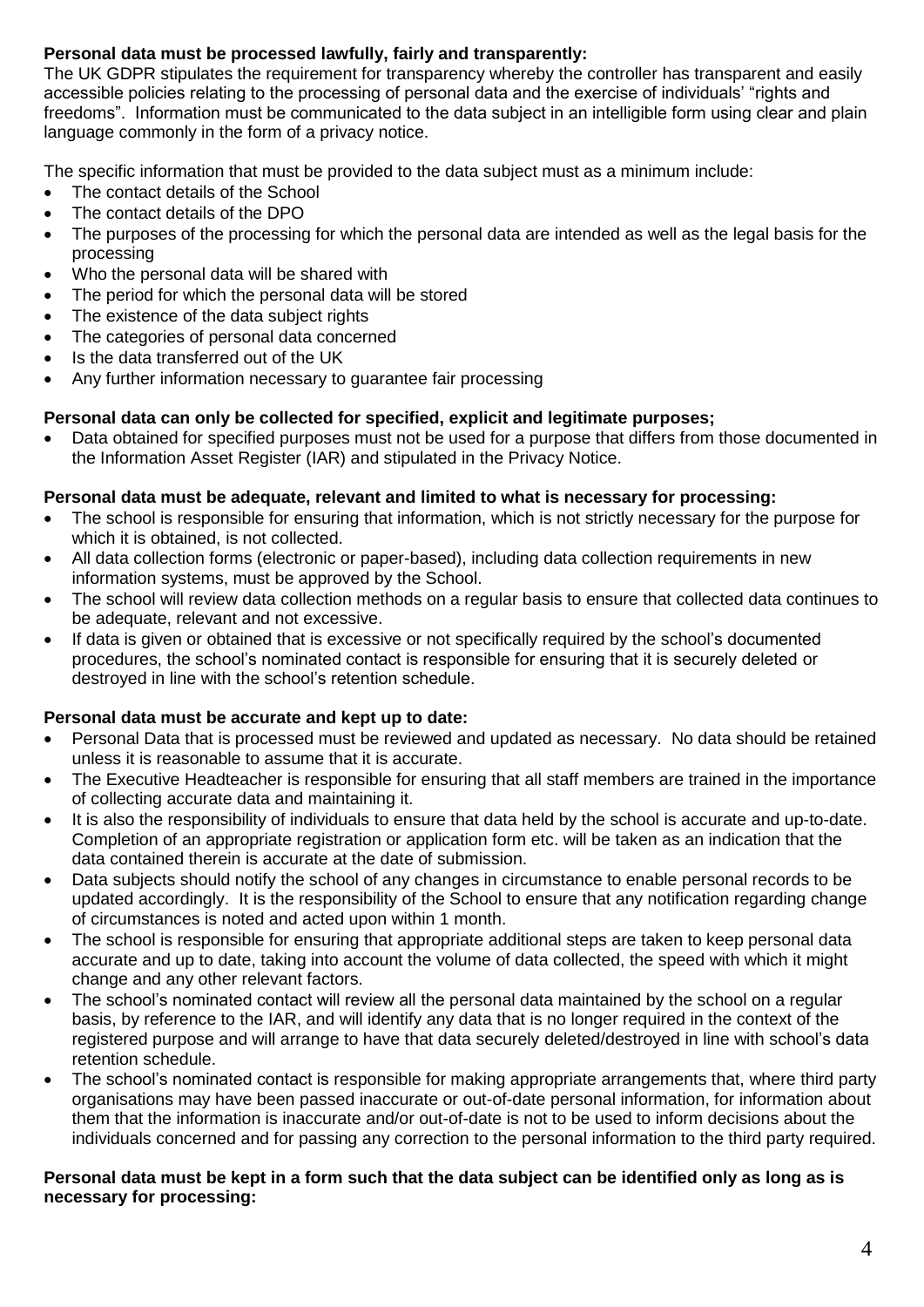- Where personal data is retained beyond the processing date, it will be held securely in order to protect the identity of the data subject in the event of a data breach.
- Personal data will be retained in line with the school's Records Retention Schedule and, once its retention date is passed, it must be securely destroyed as set out in this procedure.

#### **Personal data must be processed in a manner that ensures its security:**

Appropriate technical and organisational measures shall be taken against unauthorised or unlawful processing of personal data and against accidental loss or destruction of, or damage to, personal data.

These controls have been selected on the basis of identified risks to personal data, and the potential for damage or distress to individuals whose data is being processed. Data held by the school is secure, controlled and managed. The school's systems and network are regularly independently tested.

Security controls may be subject to audit and review by independent auditors.

**The controller shall be responsible for, and be able to demonstrate compliance with accountability:** The UK GDPR introduces the principle of accountability which states that the controller is not only responsible for ensuring compliance but for demonstrating that each processing operation complies with the requirements of the UK GDPR.

Specifically, controllers are required to maintain necessary documentation of all processing operations, implement appropriate security measures, perform DPIAs, comply with requirements for prior notifications, or approval from the ICO and appoint a DPO.

## **3.5 External Data Transfers**

Personal data shall not be transferred to a country or territory outside the United Kingdom unless that country or territory ensures an adequate level of protection for the 'rights and freedoms' of data subjects in relation to the processing of personal data.

The transfer of personal data outside of the United Kingdom is prohibited unless one or more of the specified safeguards or exceptions apply.

## **3.6 Safeguards**

An assessment of the adequacy by the data controller taking into account the following factors:

- The nature of the information being transferred
- The country or territory of the origin, and final destination, of the information
- How the information will be used and for how long
- The laws and practices of the country of the transferee, including relevant codes of practice and international obligations
- The security measures that are to be taken as regards the data in the overseas location

## **3.7 Data subjects' rights:**

- Data subjects have the following rights regarding personal data that is recorded about them:
- The right to be informed
- The right of access
- The right to rectification
- The right to erasure
- The right to restrict processing
- The right to data portability
- The right to object

**3.8 Complaints** about how their personal information has been processed may lodge their complaint with the school.

If Data Subjects are not satisfied with the outcome of their complaint or the way in which it has been handled, they may also complain directly to the ICO.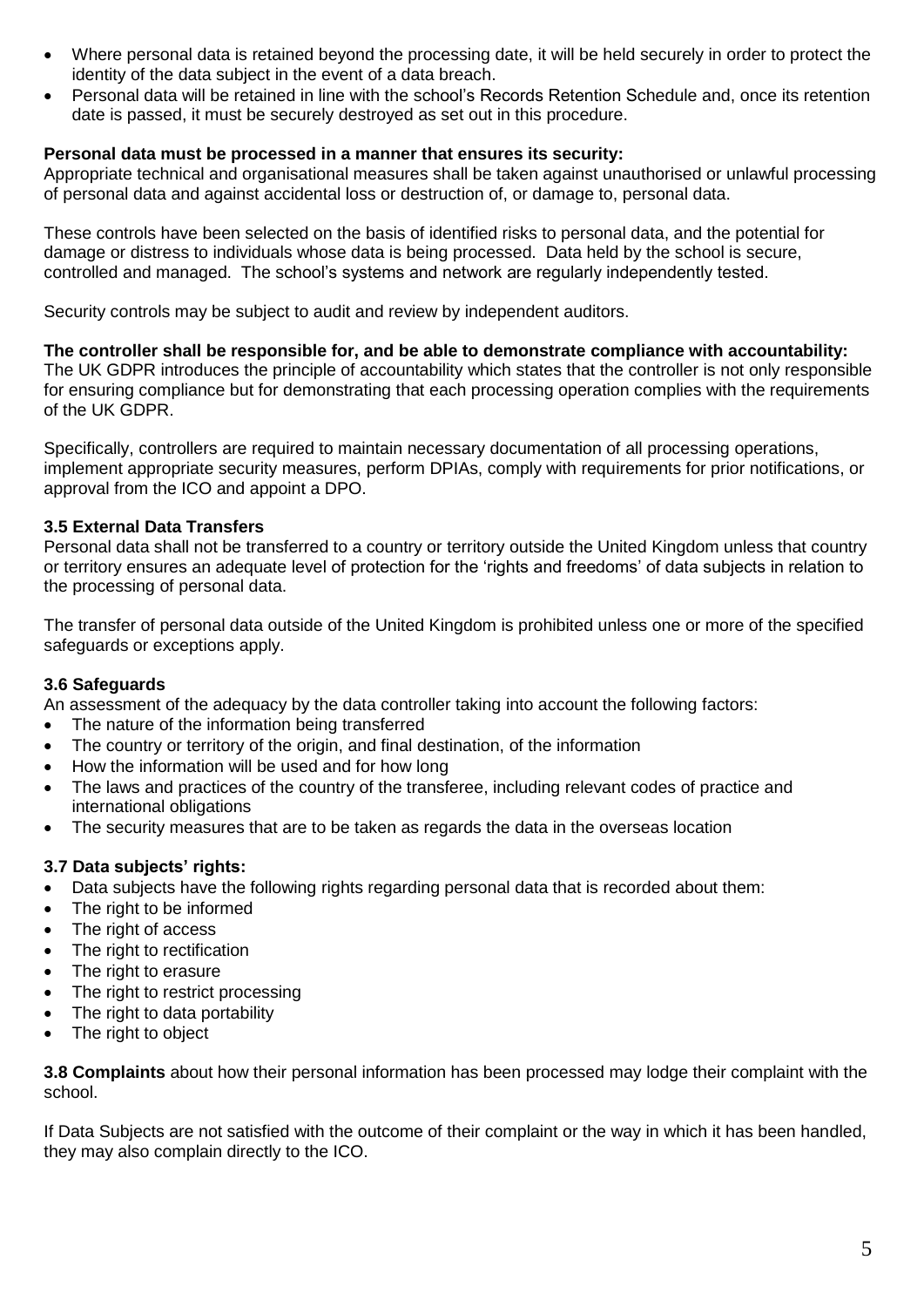#### **3.9 Consent**

The school understands 'consent' to mean that it has been explicitly and freely given, specific, informed and unambiguous indication of the data subject's wishes by which he or she by statement, or by a clear affirmative action, signifies agreement to the processing of personal data relating to him or her. The consent of the data subject can be withdrawn at any time.

The school understands 'consent' to mean that the data subject has been fully informed of the intended processing and has signified their agreement, while in a fit state of mind to do so and without pressure being exerted upon them. Consent obtained under duress or on the basis of misleading information will not be a valid basis for processing. There must be active communication between the parties which demonstrate active consent. Consent cannot be inferred from non-response to a communication. For special category data, explicit written consent of data subjects must be obtained unless an alternative legitimate basis for processing exists.

In most instances consent to process personal and special category data is obtained routinely by the school using standard consent documents e.g. when a new member of staff signs a contract of employment, or during induction for participants on programmes.

Where the school provides online services to children, parental, or custodial authorisation must be obtained. This requirement applies to children under the age of 13.

#### **3.10 Security of data**

All staff are responsible for ensuring that any personal data which the school holds and for which they are responsible, is kept securely and is not under any condition disclosed to any third party unless that third party has been specifically authorised by the school to receive that information and has entered into a confidentiality agreement.

Any third parties working with or for the school, and who have or may have access to personal information, will be expected to have read, understood and to comply with this policy. No third party may access personal data held by the school without having first entered into an agreement which imposes on the third party obligations no less onerous than those to which the school is committed and which gives the school the right to audit compliance with the agreement.

All personal data should be accessible only to those who need to use it. The school will form a judgment based upon the sensitivity and value of the information in question, but personal data must be kept:

- In a locked room with controlled access
- In a locked drawer or filing cabinet
- If computerised, password protected
- Encrypted if stored on mobile/removable devices

Care must be taken to ensure that PC screens and terminals are not visible except to authorised members of staff of the School.

Manual records are not to be left where they can be accessed by unauthorised personnel and may not be removed from school premises without explicit authorisation.

Personal data will only be deleted or disposed of in line with the school's Retention Policy. Manual records that have reached their retention date are to be shredded and disposed of as 'confidential waste'. Storage drives of redundant PCs and mobile devices are to be removed and immediately securely destroyed.

Processing of personal data 'off-site' presents a potentially greater risk of loss, theft or damage to personal data. Staff must be specifically authorised to process data off-site and appropriate security controls implemented.

Security controls may include:

- Data encryption
- Password or PIN protected data
- Secure storage device
- Secure remote access to the data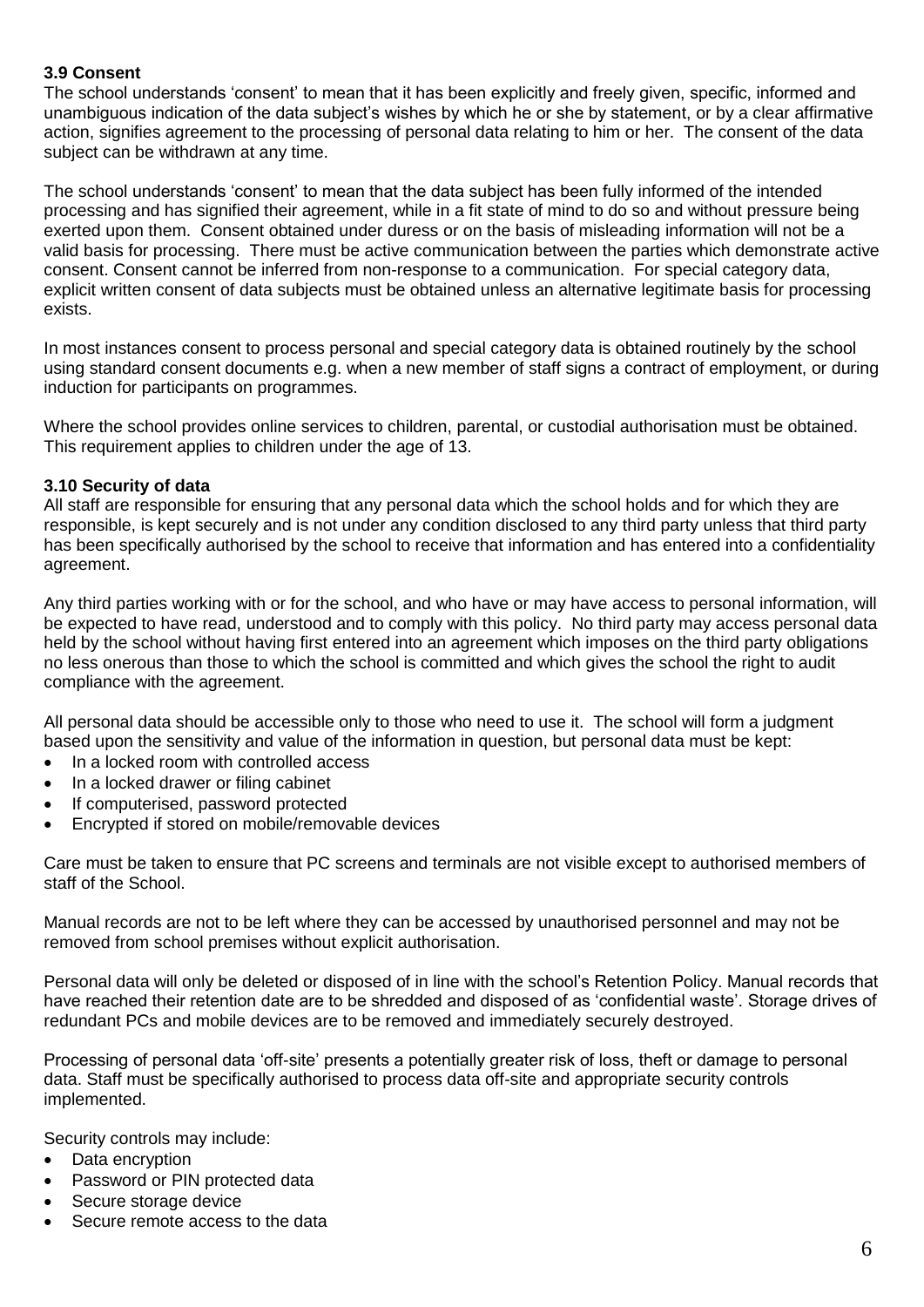- Not working in an environment that is not secure or safe such as an internet cafe
- Not keeping laptops or paper records overnight in a vehicle

# **3.11 Rights of access to data**

Data subjects have the right to access any personal data (i.e. data about them) which is held by the school in electronic format and manual records which form part of a relevant filing system. This includes the right to inspect confidential personal references received by the school, and information obtained from third parties about that person. SARs are dealt with as described in the SAR Procedure.

# **Disclosure of data:**

The school must ensure that personal data is not disclosed to unauthorised third parties which includes family members, friends, government bodies, and in certain circumstances, the Police. All staff should exercise caution when asked to disclose personal data held on another individual to a third party. It is important to bear in mind whether or not disclosure of the information is relevant to, and necessary for, the conduct of the school's business.

All requests to provide data for one of these reasons must be supported by appropriate paperwork and all such disclosures must be specifically authorised by the DPO. The regulations allow for some exemptions. These too should be discussed with the DPO.

## **3.12 Retention and disposal of data**

Personal data may not be retained for longer than it is required. Once a member of staff has left the school, it may not be necessary to retain all the information held on them. Some data will be kept for longer periods than others. The school's Retention Policy will apply in all cases.

# **Disposal of records**:

Personal data must be disposed of in a way that protects the "rights and freedoms" of data subjects (e.g. shredding, disposal as confidential waste, secure electronic deletion).

## **3.13 Security Incidents**

The school is required to have internal breach reporting procedures in place as well as external breach reporting procedures. These are detailed in the schools Security Incident Procedures.

All security incidents are recorded by the school and all staff have been trained to recognise both a security incident and a personal data breach.

The school notifies the DPO of all incidents as soon as practical after the incident has been discovered.

When a personal data breach has occurred, the school in conjunction with the DPO will establish the likelihood and severity of the resulting risk to individual's rights and freedoms. If there is likely that there will be a risk, the ICO must be notified. The DPO will report serious data breaches within 72 hours of the incident to the ICO.

The UK GDPR states "A personal data breach may, if not addressed in an appropriate and timely manner, result in physical, material or non-material damage to natural persons such as loss of control over their personal data or limitation of their rights, discrimination, identity theft or fraud, financial loss, unauthorised reversal of pseudonymisation, damage to reputation, loss of confidentiality of personal data protected by professional secrecy or any other significant economic or social disadvantage to the natural person concerned."

Any serious breach of data protection legislation will be dealt with under the school's disciplinary policy and may also be a criminal offence, in which case the matter will be reported to the Information Commissioner's Office (ICO) or Police.

# **4.0 Roles and Responsibilities**

- The Executive Headteacher and all those throughout the School who are responsible for developing and encouraging good information handling practices.
- The Data Protection Officer (DPO), a role specified in the UK GDPR, is accountable for ensuring that compliance with data protection legislation and good practice can be demonstrated.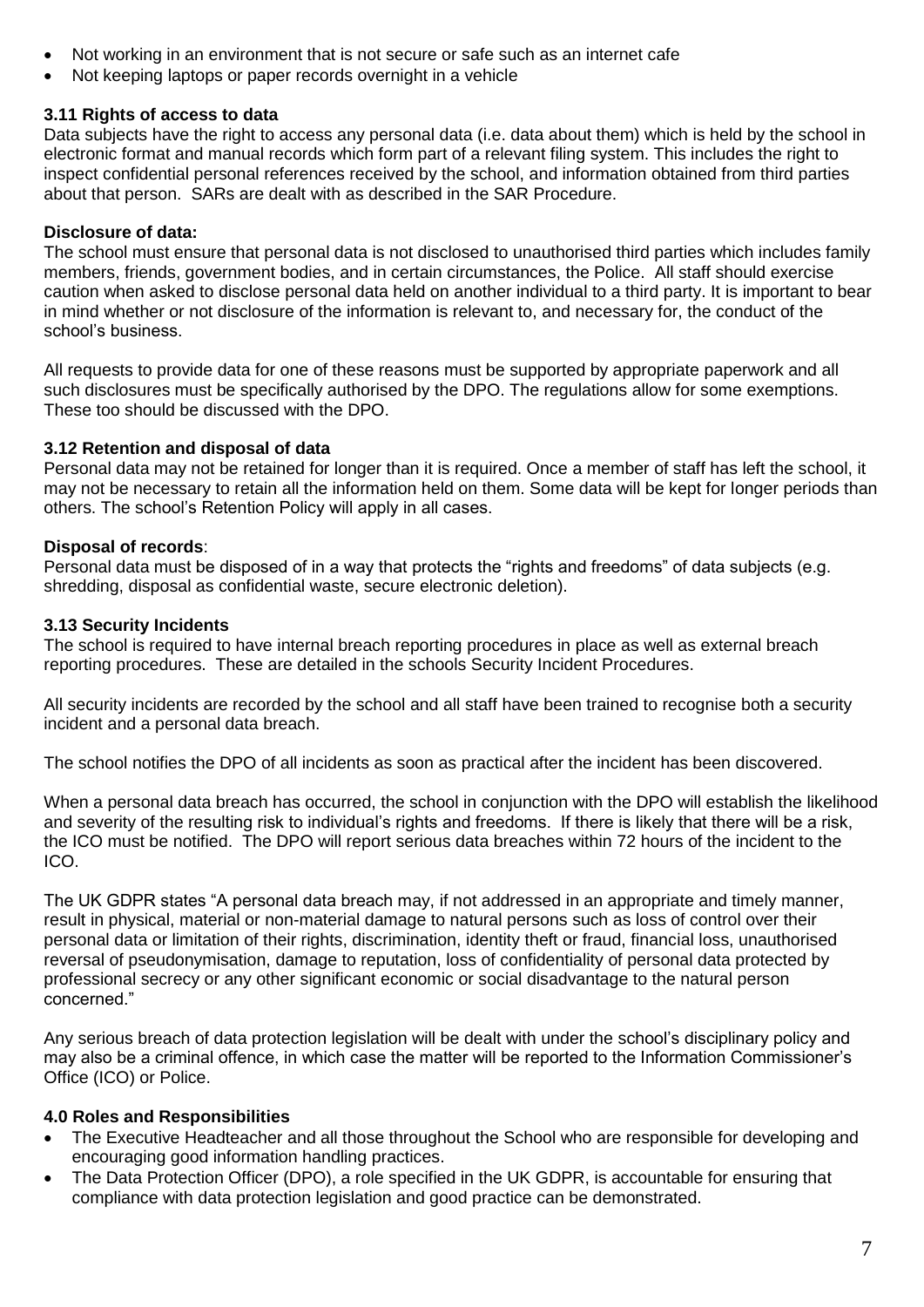This accountability includes:

- Development and implementation of the UK GDPR as required by this policy; and
- Security and risk management in relation to compliance with the policy.
- The school's nominated person has been appointed to take responsibility for the school's compliance with this policy on a day-to-day basis and, in particular, has direct responsibility for ensuring that the school complies with the UK GDPR, as do staff in respect of data processing that takes place within their area of responsibility.
- The school's nominated person has specific responsibilities in respect of procedures such as the Subject Access Request (SAR) Procedure and is the first point of call for staff seeking clarification on any aspect of data protection compliance before contacting the Executive Headteacher.
- The school's nominated person will be the conduit between the school and the DPO for security incident reporting.
- The school will ensure appropriate data protection training is provided for all staff.
- Staff are responsible for ensuring that any personal data supplied by them, and that is about them, to the school is accurate and up-to-date.

#### **5.0 Compliance**

Compliance is mandatory and will be enforced for all employees, vendors and contractors.

Non-compliance with this and other policies may be subject to disciplinary action, up to and including dismissal.

#### **6.0 Risk Management**

Risk management for the School is set out in the Risk Register.

#### **7.0 References**

None

#### **8.0 Definitions**

SAR - Subject Access Request

UK GDPR - The UK General Data Protection regulation

#### ICO - Information Commissioner's Office

Personal data – any information relating to an identified or identifiable natural person ('data subject'); an identifiable natural person is one who can be identified, directly or indirectly, in particular by reference to an identifier such as a name, an identification number, location data, an online identifier or to one or more factors specific to the physical, physiological, genetic, mental, economic, cultural or social identity of that natural person.

Special categories of personal data – personal data revealing racial or ethnic origin, political opinions, religious or philosophical beliefs, or trade-union membership, and the processing of genetic data, biometric data for the purpose of uniquely identifying a natural person, data concerning health or data concerning a natural person's sex life or sexual orientation.

Data controller – the natural or legal person, public authority, agency or other body which, alone or jointly with others, determines the purposes and means of the processing of personal data; where the purposes and means of such processing are determined by UK law, the controller or the specific criteria for its nomination may be provided for by UK law. The School is a data controller.

Data Subject – any living individual who is the subject of personal data held by an organisation.

Processing – any operation or set of operations which is performed on personal data or on sets of personal data, whether or not by automated means, such as collection, recording, organisation, structuring, storage, adaptation or alteration, retrieval, consultation, use, disclosure by transmission, dissemination or otherwise making available, alignment or combination, restriction, erasure or destruction.

Personal data breach – a breach of security leading to the accidental, or unlawful, destruction, loss, alteration, unauthorised disclosure of, or access to, personal data transmitted, stored or otherwise processed. There is an